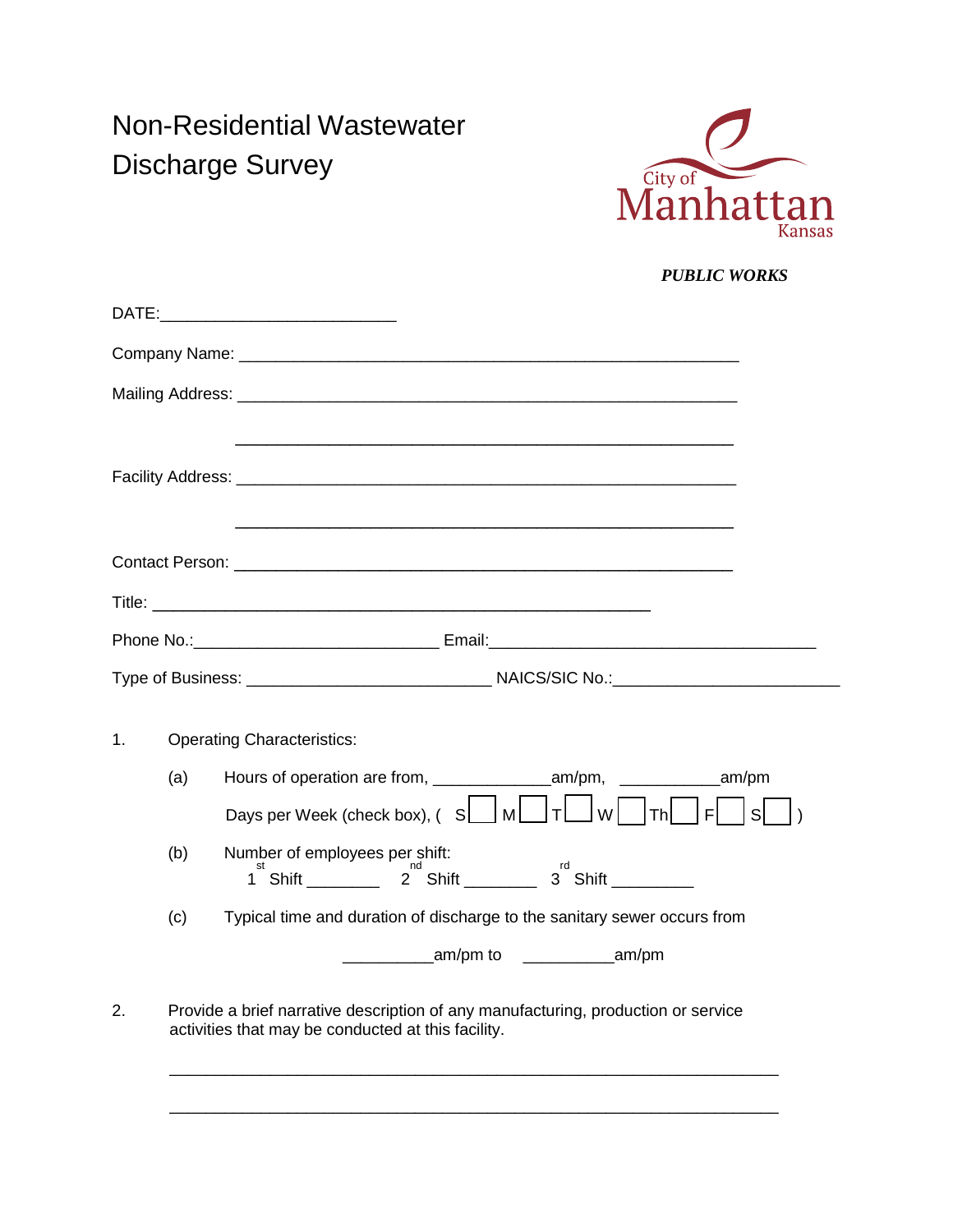- (a) Principal raw materials used:  $\Box$
- (b) Principal products generated:\_\_\_\_\_\_\_\_\_\_\_\_\_\_\_\_\_\_\_\_\_\_\_\_\_\_\_\_\_\_\_\_\_\_\_\_\_\_\_
- 3. Estimated daily water consumption (gallons). If more than one source or supply exists, please list and identify each.  $\mathcal{L}_\text{max}$  , and the contribution of the contribution of the contribution of the contribution of the contribution of the contribution of the contribution of the contribution of the contribution of the contribution of t
- 4. This facility generates the following types of wastes (check all that apply):

**Sanitary Wastes Communist Communist Communist Communist Communist Communist Communist Communist Communist Communist Communist Communist Communist Communist Communist Communist Communist Communist Communist Communist Commu** □Cooling Water, non-contact □ Plant & Equipment washdown Cooling Water, contact Storm Water runoff Boiler / Tower blowdown **Designed Strategier** Other (describe)

\_\_\_\_\_\_\_\_\_\_\_\_\_\_\_\_\_\_\_\_\_\_\_\_\_\_\_\_\_\_\_\_\_\_\_\_\_\_\_\_\_\_\_\_\_\_\_\_\_\_\_\_\_\_\_\_\_\_\_\_\_\_\_\_\_\_\_\_

5. Are you currently discharging into the City of Manhattan sanitary sewer collection system?

If No, what is the location of your discharge?

6. Characteristics of wastewater – Mark the appropriate column (if it is known, please indicate average concentration).

For this section, please complete by responding to each of the characteristics listed below individually, by placing a check in the column which you feel best represents your wastewater discharge. For example, if you do not believe that lead is present in your wastewater discharge; put a check next to lead in the "Believed Absent" column. Conversely, if you believe lead to be present, check the "Believed Present" column and include the concentration to the best of your knowledge. If you don't know if your wastewater contains one of the listed characteristics, it is most likely not present.

|                                  | Believed present | Believed absent | Concentration |
|----------------------------------|------------------|-----------------|---------------|
| $pH$ (<5.5 or >10.5)             |                  |                 | S.U.          |
| Temperature (>65°C)              |                  |                 | °C            |
| <b>Biochemical Oxygen Demand</b> |                  |                 | mg/L          |
| <b>Chemical Oxygen Demand</b>    |                  |                 | mg/L          |
| <b>Total Suspended Solids</b>    |                  |                 | mg/L          |
| Ammonia (NH3)                    |                  |                 | mg/L          |
| Phosphorus (P)                   |                  |                 | mg/L          |
| Oil & Grease                     |                  |                 | mg/L          |
| <b>Phenols</b>                   |                  |                 | mg/L          |
| Cyanide (CN)                     |                  |                 | mg/L          |
| Arsenic (As)                     |                  |                 | mg/L          |
| Cadmium (Cd)                     |                  |                 | mg/L          |
| Chromium (Cr)                    |                  |                 | mg/L          |
| Copper (Cu)                      |                  |                 | mg/L          |
| Iron (Fe)                        |                  |                 | mg/L          |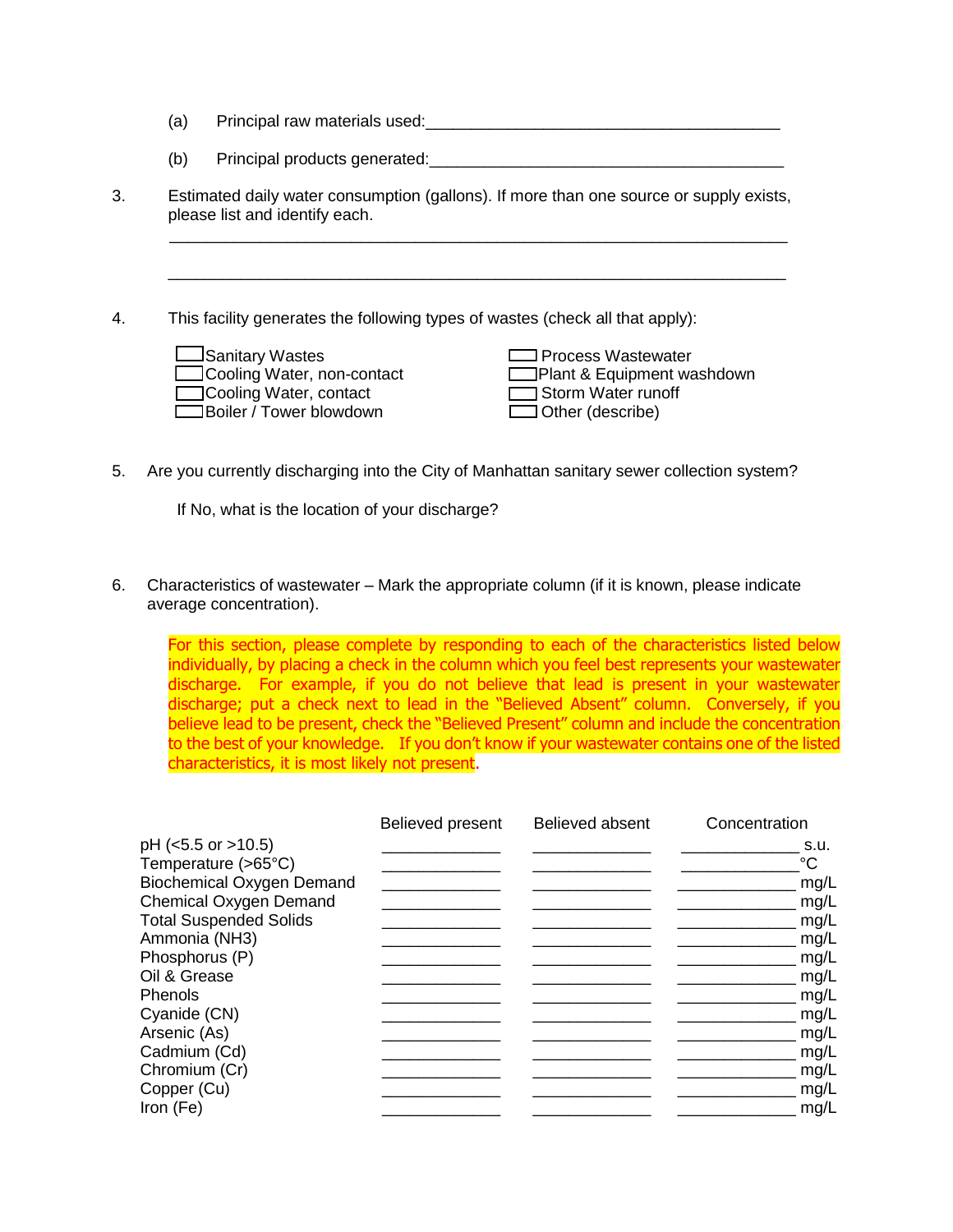| Lead (Pb)         |  | mg/L |
|-------------------|--|------|
| Mercury (Hg)      |  | mg/L |
| Molybdenum (Mo)   |  | mg/L |
| Nickel (Ni)       |  | mg/L |
| Silver (Ag)       |  | mg/L |
| Zinc(Zn)          |  | mg/L |
| Organic Compounds |  | mg/L |

7. Will this facility maintain a treatment or pretreatment facility?

If yes, please describe your wastewater treatment or pretreatment facility:

8. Will the facility store any chemicals in containers 30 gallons or larger?

If yes complete 8a.

 (a) List the trade name, quantity stored and use of each chemical. Include a copy of the (Material) Safety Data Sheets (MSDS) for these products.

| <b>Product Trade Name</b> | <b>Quantity Stored</b> | Use |
|---------------------------|------------------------|-----|
|                           |                        |     |
|                           |                        |     |
|                           |                        |     |
|                           |                        |     |

9. Is your facility a Food Service Establishment (for example restaurant, food processing facility, nursing home, hospital, hotel, school, or church that has kitchens and/or operations that produce grease-laden waste)?

 $\mathcal{L}_\mathcal{L} = \{ \mathcal{L}_\mathcal{L} = \{ \mathcal{L}_\mathcal{L} = \{ \mathcal{L}_\mathcal{L} = \{ \mathcal{L}_\mathcal{L} = \{ \mathcal{L}_\mathcal{L} = \{ \mathcal{L}_\mathcal{L} = \{ \mathcal{L}_\mathcal{L} = \{ \mathcal{L}_\mathcal{L} = \{ \mathcal{L}_\mathcal{L} = \{ \mathcal{L}_\mathcal{L} = \{ \mathcal{L}_\mathcal{L} = \{ \mathcal{L}_\mathcal{L} = \{ \mathcal{L}_\mathcal{L} = \{ \mathcal{L}_\mathcal{$ \_\_\_\_\_\_\_\_\_\_\_\_\_\_\_\_\_\_\_\_\_\_\_\_\_\_\_\_\_\_\_\_\_\_\_\_\_\_\_\_\_\_\_\_\_\_\_\_\_\_\_\_\_\_\_\_\_\_\_\_\_\_\_\_\_\_\_\_\_\_\_\_\_\_\_

If yes, please describe your Food Service Establishment and complete 9a.

| (a) Do you have any grease removal device(s)? If yes how many? |                                                                                         |  |  |  |  |
|----------------------------------------------------------------|-----------------------------------------------------------------------------------------|--|--|--|--|
|                                                                | Complete the following for all grease removal device(s). Please use additional paper if |  |  |  |  |
| necessary.                                                     |                                                                                         |  |  |  |  |
| Make and Model:                                                |                                                                                         |  |  |  |  |
| Location (kitchen, parking lot, etc):                          |                                                                                         |  |  |  |  |
| Capacity (in gallons): _____                                   | Year installed:                                                                         |  |  |  |  |
| How often cleaned/pumped:                                      |                                                                                         |  |  |  |  |